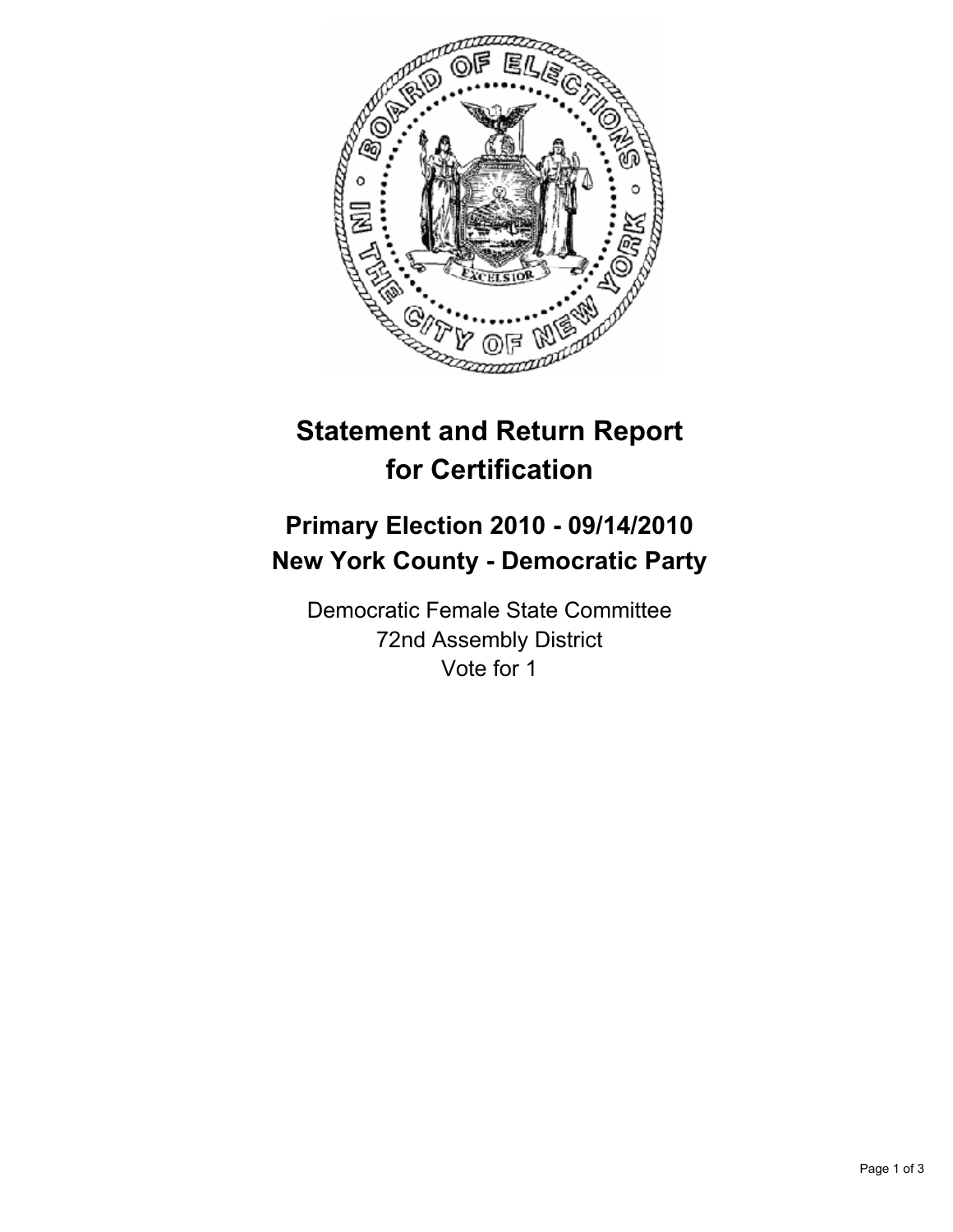

## **Assembly District 72**

| <b>PUBLIC COUNTER</b>              | 8,253          |
|------------------------------------|----------------|
| <b>EMERGENCY</b>                   | 0              |
| ABSENTEE/MILITARY                  | 57             |
| <b>AFFIDAVIT</b>                   | 113            |
| <b>ALBANIA LOPEZ</b>               | 2,640          |
| <b>MARINA TORRES</b>               | 2,038          |
| ALBANIA LOPEZ (WRITE-IN)           |                |
| ARIEL FERRERIA (WRITE-IN)          | $\overline{2}$ |
| CASTELKANOS FRANCESCA (WRITE-IN)   | 1              |
| CHARLIE FERSKO (WRITE-IN)          | 1              |
| CHRISTINA MATIE DIAMOND (WRITE-IN) | $\overline{2}$ |
| FDR (WRITE-IN)                     | 1              |
| FRANCESCA CASTELLANOS (WRITE-IN)   | 1              |
| KARE DIXON (WRITE-IN)              | 1              |
| LOURDES FERNANDEZ (WRITE-IN)       |                |
| MIGDALIA ERNAL (WRITE-IN)          | 1              |
| NO NAME (WRITE-IN)                 | 59             |
| TINA CASULA GROSS (WRITE-IN)       |                |
| YVETTE SREGERT (WRITE-IN)          | 1              |
| <b>Total Votes</b>                 | 4,751          |